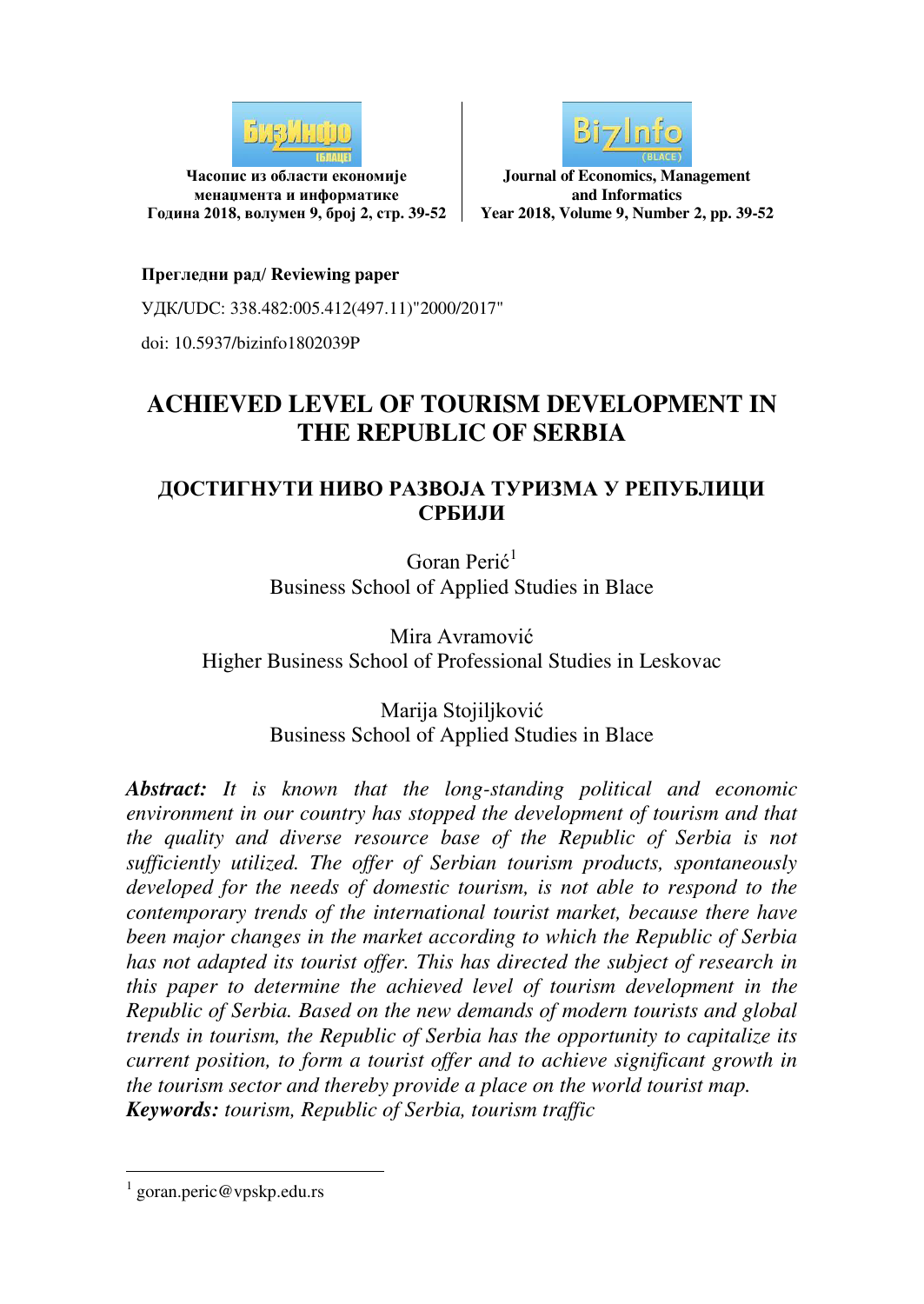*Резиме: Познато је да је дугогодишњи политички и економски амбијент у нашoј земљи зауставио развој туризма и да квалитетна и разнолика ресурсна основа Републике Србије није довољно искоришћена. Понуда српских туристичких производа, која се спонтано развијала за потребе домаћег туризма, није у стању да одговори савременим трендовима међународног туристичког тржишта данас јер су се на том тржишту догодиле велике промене према којима Република Србија није прилагодила своју туристичку понуду. То је усмерило предмет истраживања у овом раду да утврдимо достигнути ниво развоја туризма у Републици Србији. На основу нових захтева савремених туриста и глобалних трендова у туризму, Република Србија има шансу да искористи своју тренутну позицију, обликује туристичку понуду и оствари значајан раст у туристичком сектору и самим тим обезбеди место на светској туристичкој мапи.* 

*Кључне речи: туризам, Република Србија, туристички промет*

# **1. INTRODUCTION**

The modern development of tourism is, above all, based on the original quality of space and resources (Terzić & and Bjeljac, 2015). It is known that the long-standing political and economic environment in our country has stopped the development of tourism and that the quality and diverse resource base of the Republic of Serbia is has not been sufficiently exploited. This imposes an obligation to for us to innovate the development of tourism through the process of innovation of the whole economy, taking care to ensure sustainable development, which implies rational use of space and resources.

The offer of Serbian tourist products today, spontaneously developed for the needs of domestic tourism, is not able to respond to the contemporary requirements of the international tourist market because major changes in the market occurred to which the Republic of Serbia did not adjust its tourist offer. In order for the Republic of Serbia to take its place in the international tourist market, it must significantly increase the competitiveness and attractiveness of tourism products based on the principles of sustainable development. Analyses of current and expected trends indicate that the future volume and structural changes in tourist demand will be reflected through the increased use of modern information technologies, communications and transports, by redirecting demand to destinations with original natural values and a high degree of ecological stability, a marked increase of interest in ecological values, restoring nature and expanding the knowledge horizon. It is estimated that travel for health and preventive care will be dominant in the 21st century.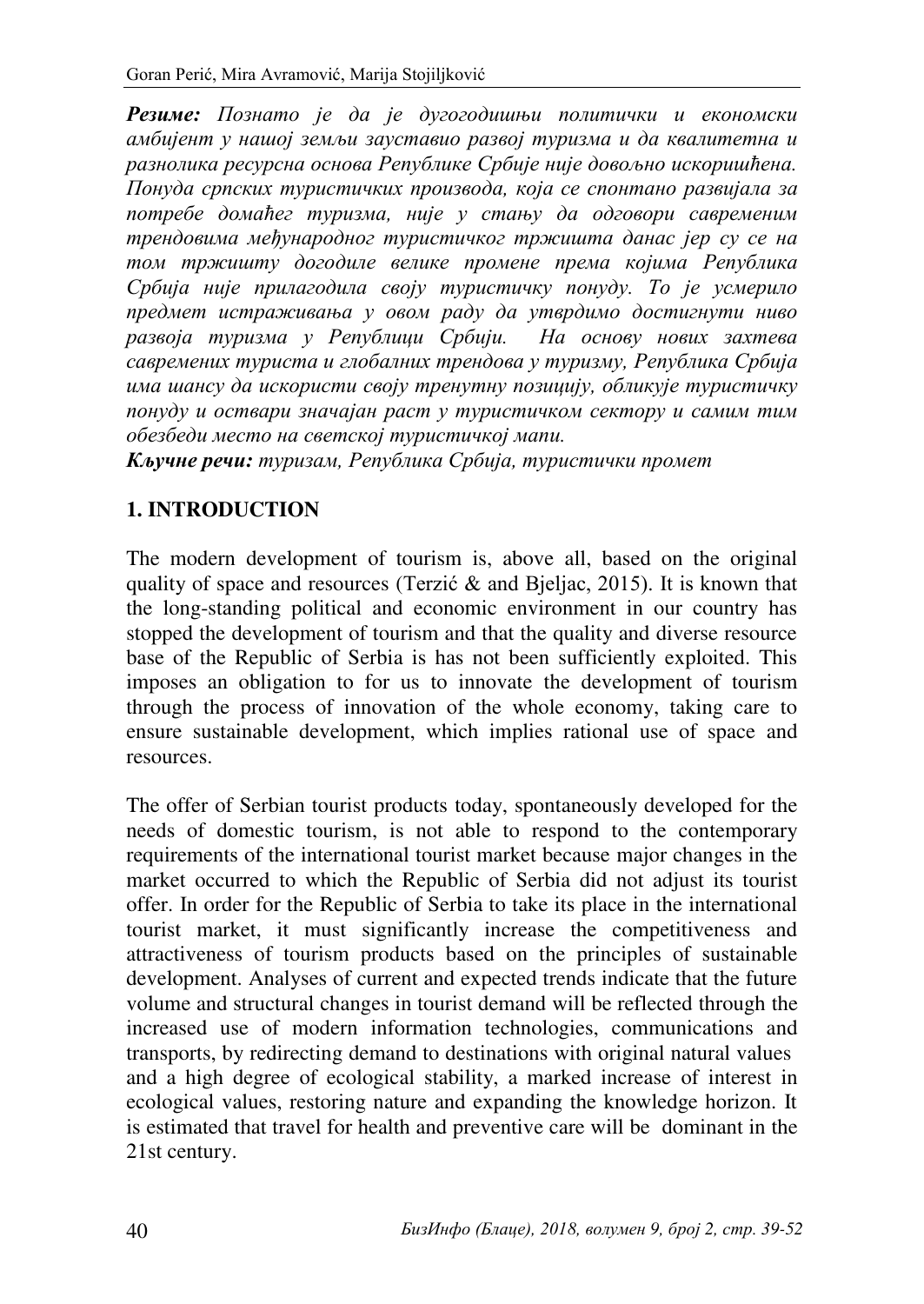In this paper, desk methods will be used for the review of literature and other studies, strategic documents in the field of tourism, as well as reports of relevant international organizations. Secondary statistical data from the Republic Statistical Office, the World Tourism Organization (UNWTO) and the World Travel and Tourism Council (WTTC) will be used for the analysis of tourism traffic and the impact of tourism on the economy of the Republic of Serbia.

### **2. ACHIEVED LEVEL OF TOURISM DEVELOPMENT**

In the past, the Republic of Serbia faced a number of problems which among other things influenced the development of tourism. The intensive development of tourism in the Republic of Serbia began in 1965, when the number of domestic and foreign tourists exceeded 2.6 million, and the number of overnight stays exceeded 8 million. In the period from 1970 to 1985, tourism as a business activity was a priority direction of the overall economic development of the Republic of Serbia. In this period, the Republic of Serbia had more influence on the creation of a tourist offerand, then, the achieved results in the entire economy were very notable (Gligorijević & Gligorijević, 2012). Since 1985, there has been a decline in tourist traffic in the Republic of Serbia.

The last decade of the 20th century was a difficult period in the development of tourism in the Republic of Serbia, when tourism as a business activity shared the fate of total economic stagnation and recession in the country. The breakup of the SFRY, war events, economic sanctions, hyperinflation, NATO bombing of the Republic of Serbia, significantly influenced the decline of tourism in this period. A negative image of the Republic of Serbia was created. The circumstances in which the Republic of Serbia found itself during the 1990s influenced the negative development of tourism. Negative tendencies were expressed through (Gligorijević & Petrović, 2008):

- reducing the number of tourists (domestic and foreign) and the number of their overnight stays,
- a drastic fall in foreign exchange income from tourism,
- lack of investment activities in tourism,
- reduction of the decline of this economic activity for economic development,
- Low level of utilization of accommodation capacities,
- Non-motivation of employees as a result of low wages.

The image of the Republic of Serbia in the world begins to be improved at the beginning of the 21st century, through its return to numerous international organizations and institutions and major changes in the internal plan, and still it takes a lot of time and effort to take an adequate place in the international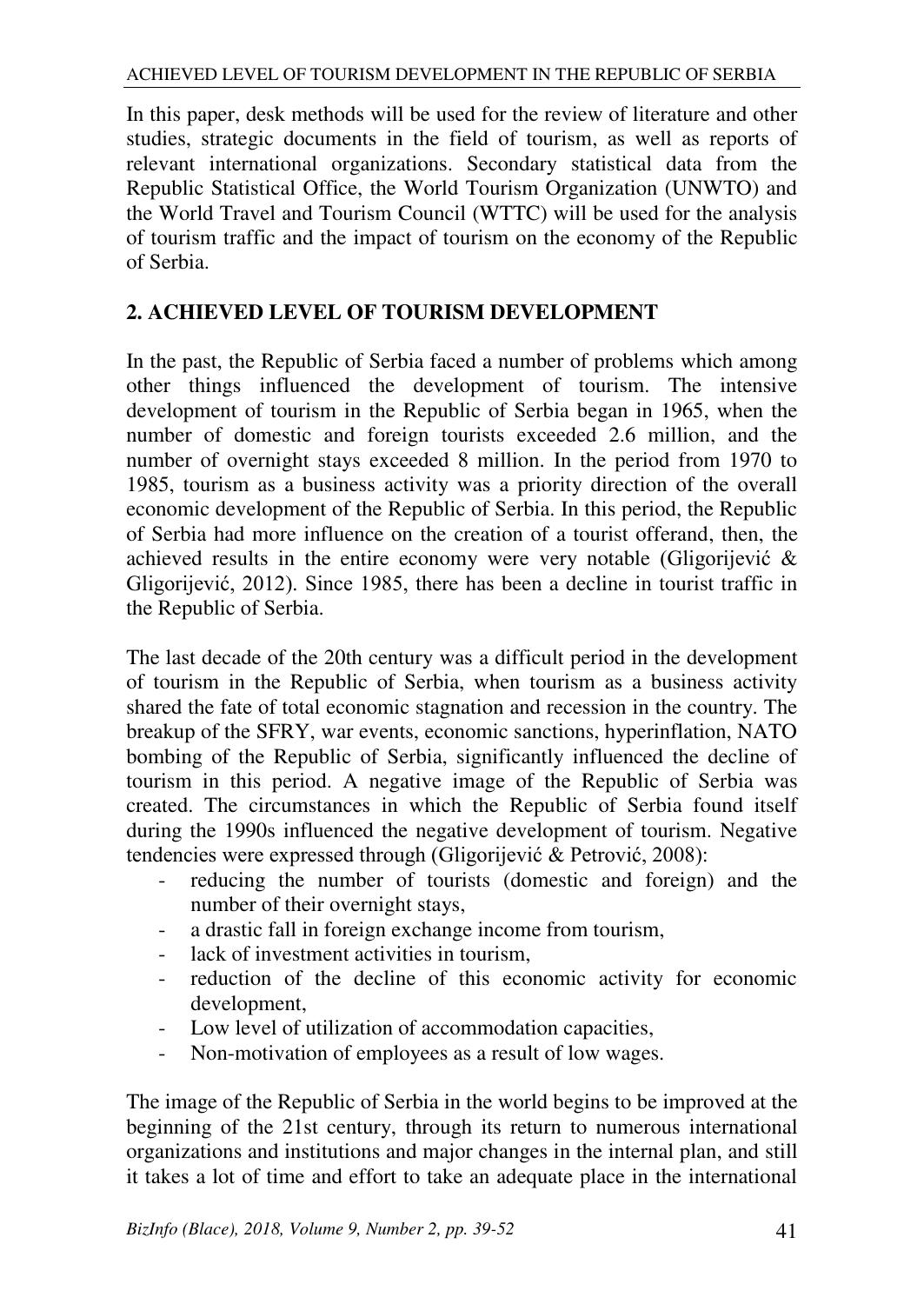tourist market, according to the tourist potentials at its disposal, which will enable it to achieve constant and stable growth of foreign tourist traffic (Ubavić, 2016). The big changes that took place on the world tourist market have bypassed the Republic of Serbia, because Serbia did not adjust its tourist offer to world trends, and it is necessary to dramatically improve the competitiveness of the tourist offer according to the desired positioning in the tourist market (Rakić,et al, 2014).

The achieved level of tourism development in the Republic of Serbia, despite the existence of a quality and diversified resource base, significantly lags behind all the relevant indicators in relation to the resource and market possibilities of its development (Čerović, et al. 2015). In 2017, the Republic of Serbia generated arrivals of domestic and foreign tourists, as well as overnight stays, which is 65% of tourist turnover from 1985, that is, 60% of the number of overnight stays. According to the World Travel and Tourism Council (WTTC), the total contribution of tourism in 2017 was 294 billion, creating a 6.7% of GDP (Travel & Tourism Economic Impact 2018 Serbia). The fact that the number of employees is continuously decreasing, despite the increase in the number of registered businesses, especially in the housing and food sector, suggests that the black market is significantly present in this sector (Čerović et al. 2015).

# **2.1. Tourist traffic in the Republic of Serbia**

According to all relevant indicators, the Republic of Serbia, as a tourist destination, takes a pretty poor position on the regional and international tourist market, and it does not match its tourist potential (Ubavić, 2016). This is confirmed by the fact that according to the Tourism and Traveling Competitiveness Index developed by the World Economic Forum, the Republic of Serbia is 95th in the world among the total of 136 countries surveyed (The Travel & Tourism Competitiveness Report 2017).

When the tourist demand is measured, the most important indicators are the number of visitors, the number of nights and the amount of consumption. Each indicator will be specially observed and analyzed on the basis of statistical data.

The number of tourists who visited the Republic of Serbia in the period from 2000 to 2017 ranged from 1.889.771 and 3.085.866 in 2017 when the largest number of tourists was realized, while in the same period the number of nights ranged between 6.407.255 and 8.325.144 million, which can be seen in the table below.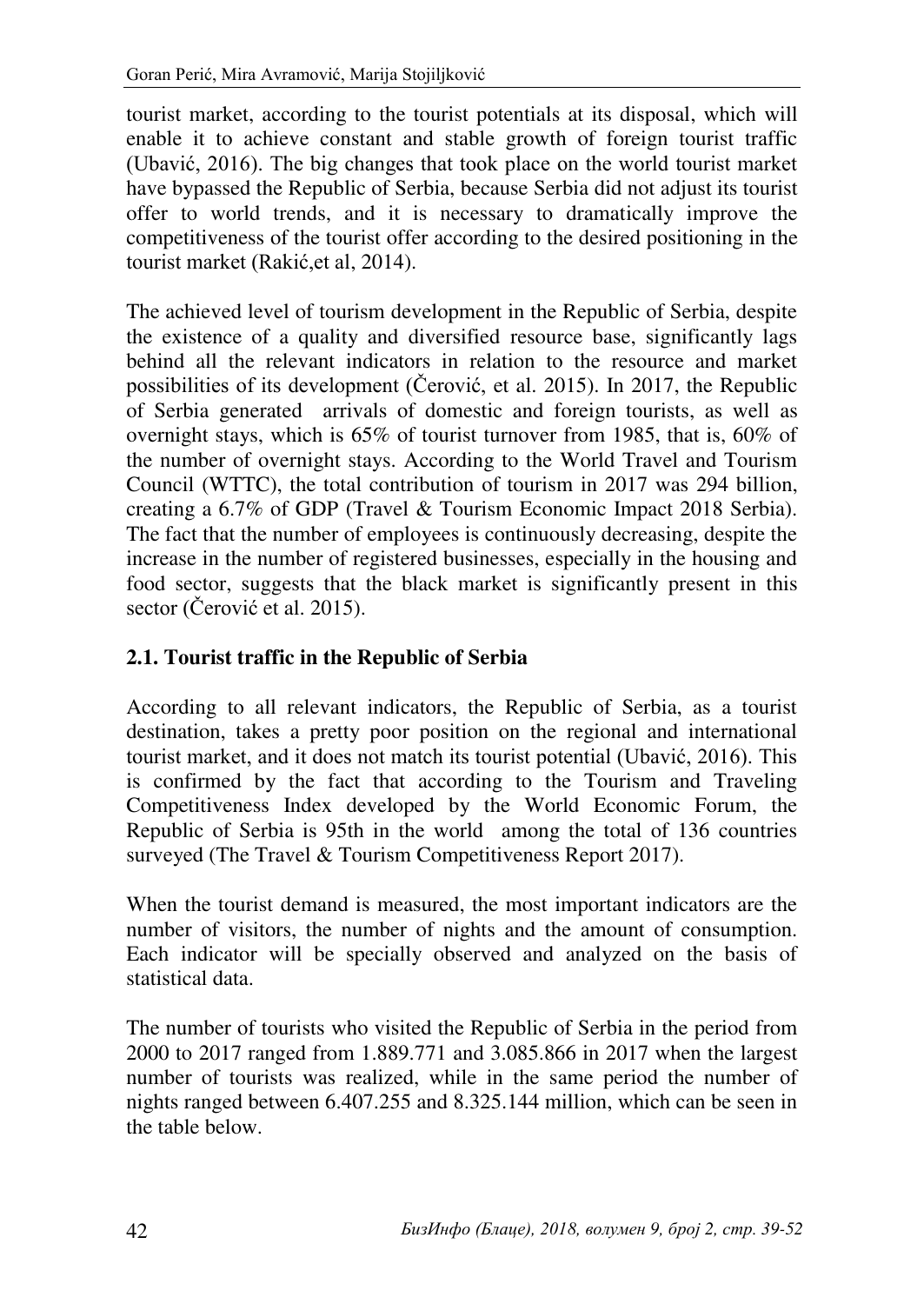|       |                             |           | $\frac{1}{2}$ . Deficit $\frac{1}{2}$ . Defined the set of $\frac{1}{2}$ |                        |           |           |
|-------|-----------------------------|-----------|--------------------------------------------------------------------------|------------------------|-----------|-----------|
| Year  | <b>Arrivals of tourists</b> |           |                                                                          | <b>Overnight stays</b> |           |           |
|       | Total                       | Domestic  | Foreign                                                                  | Total                  | Domestic  | Foreign   |
| 2000. | 2.166.354                   | 2.001.128 | 165.226                                                                  | 7.688.134              | 7.257.041 | 431.093   |
| 2001. | 2.129.128                   | 1.886.603 | 242.525                                                                  | 7.195.272              | 6.602.672 | 592.600   |
| 2002. | 2.209.675                   | 1.897.612 | 312.063                                                                  | 7.206.734              | 6.468.473 | 738.261   |
| 2003. | 1.997.947                   | 1.658.664 | 339.283                                                                  | 6.684.592              | 5.892.890 | 791.702   |
| 2004. | 1.971.683                   | 1.579.857 | 391.826                                                                  | 6.642.623              | 5.791.564 | 851.059   |
| 2005. | 1.989.367                   | 1.536.321 | 453.158                                                                  | 6.499.241              | 5.507.138 | 992.087   |
| 2006. | 1.889.771                   | 1.420.929 | 468.842                                                                  | 6.407.225              | 5.391.913 | 1.015.312 |
| 2007. | 2.306.558                   | 1.610.513 | 696.045                                                                  | 7.328.692              | 5.853.017 | 1.475.675 |
| 2008. | 2.266.166                   | 1.619.672 | 646.494                                                                  | 7.334.106              | 5.935.219 | 1.398.887 |
| 2009. | 2.018.466                   | 1.373.444 | 645.022                                                                  | 6.761.715              | 5.292.613 | 1.469.102 |
| 2010. | 2.000.597                   | 1.317.916 | 682.681                                                                  | 6.413.515              | 4.961.359 | 1.452.156 |
| 2011. | 2.068.610                   | 1.304.443 | 764.167                                                                  | 6.644.738              | 5.001.684 | 1.643.054 |
| 2012. | 2.079.643                   | 1.269.676 | 809.967                                                                  | 6.484.702              | 4.688.485 | 1.796.217 |
| 2013. | 2.192.435                   | 1.270.667 | 921.768                                                                  | 6.567.460              | 4.579.067 | 1.988.393 |
| 2014. | 2.192.268                   | 1.163.536 | 1.028.732                                                                | 6.086.275              | 3.925.221 | 2.161.054 |
| 2015. | 2.437.165                   | 1.304.944 | 1.132.221                                                                | 6.651.852              | 4.242.172 | 2.409.680 |
| 2016. | 2.753.951                   | 1.472.165 | 1.281.426                                                                | 7.533.739              | 4.794.741 | 2.738.998 |
| 2017. | 3.085.866                   | 1.588.693 | 1.497.173                                                                | 8.325.144              | 5.150.017 | 3.175.127 |

**Table 1.** Total number of tourist arrivals and overnight stays in the Republic of Serbia (2000 - 2017)

Source: Републички завод за статистику Србије, 2005. *Статистички годишњак Србије 2005*; Čerović, S., Barjaktarović, D., Knežević, M. 2015. Podrška razvoju turizma kao faktor konkurentnosti Srbije kao turističke destinacije; Републички завод за статистику, 2018. *Статистички годишњак Републике Србије 2018,* adapted for the needs of the author

Based on Table, 1 it can be concluded that the total tourist turnover in the observed period showed growth and fall in certain years. Foreign tourist arrivals in this period increased year by year, except in 2008 and 2009, when there was a slight drop, having in mind the fact that in these years there was a decline in international tourism traffic due to the first wave of global financial crisis and economic recession. The percentage share of foreign tourists in the total number of arrivals in the observed period increased significantly from 7.63% in 2000 to 47.93% in 2017, which is an encouraging fact.

The situation is the same concerning the number of overnight stays when talking about the relation of domestic and foreign tourists. In the observed period, there was a constant increase in the number of overnight stays of foreign tourists in the total number of overnight stays. Only in 2008, there was a decrease of 5.2% in coparison to 2007, as well as 2010, when the decrease was only 1.16%. The share of foreign overnight stays in percentage ranges from 5.94% to 38.14% in 2017.

The effects of tourism are reflected in its impact on the balance of payments. The movement of foreign exchange inflows and outflows from tourism in the Republic of Serbia is presented in Table 2. for the period from 2007, when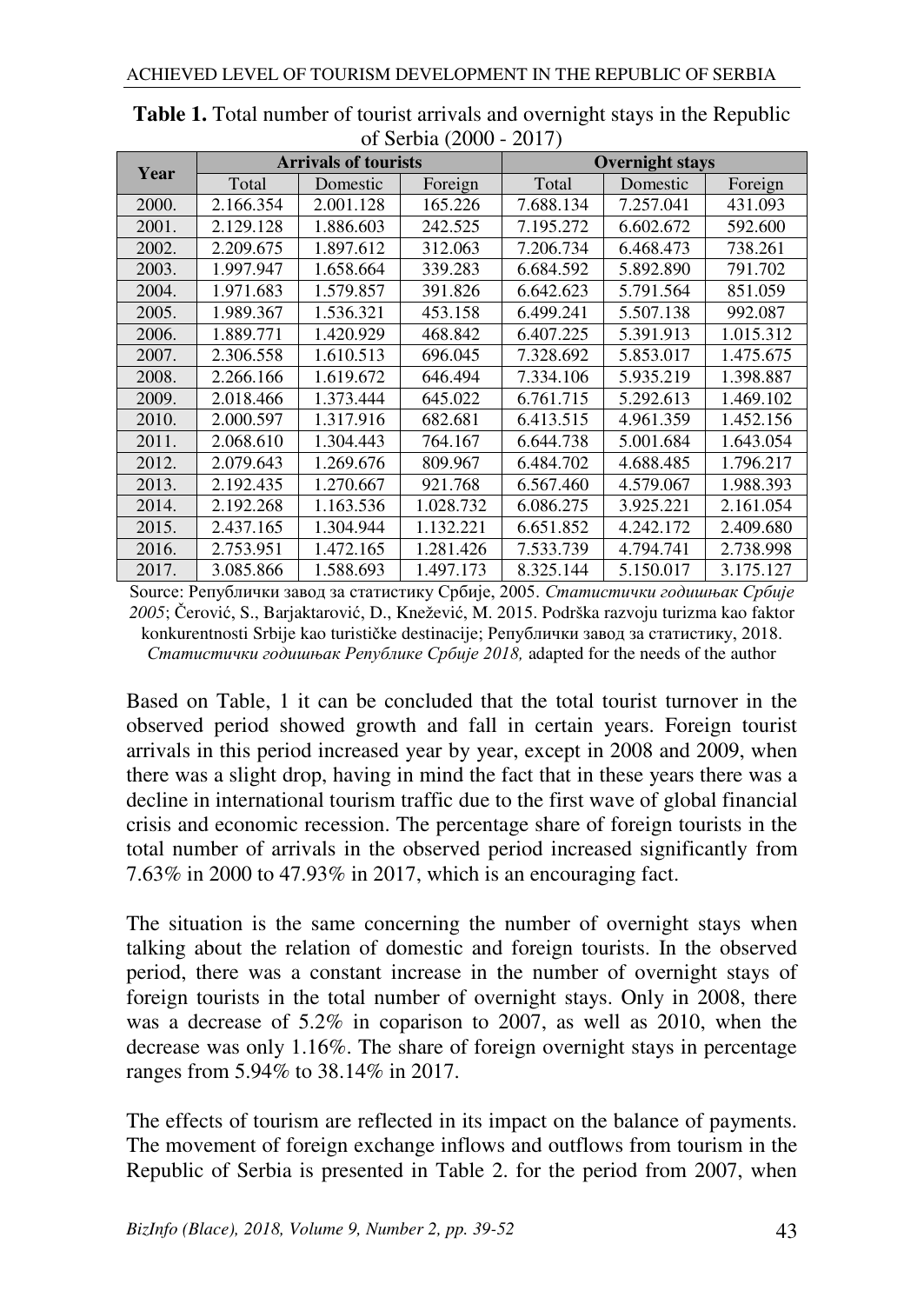there was a change in the methodology in calculating the consumption of foreign tourists, to 2017.

| Year  | <b>Foreign exchange inflows</b><br>from tourism in millions of<br><b>USD</b> | <b>Foreign exchange outflows</b><br>from tourism in millions of<br><b>USD</b> | <b>Balance</b> |
|-------|------------------------------------------------------------------------------|-------------------------------------------------------------------------------|----------------|
| 2007. | 617                                                                          | 1.041                                                                         | $-424$         |
| 2008. | 944                                                                          | 1.254                                                                         | $-310$         |
| 2009. | 865                                                                          | 959                                                                           | -94            |
| 2010. | 798                                                                          | 953                                                                           | $-155$         |
| 2011. | 992                                                                          | 1.114                                                                         | $-122$         |
| 2012. | 906                                                                          | 1.350                                                                         | -444           |
| 2013. | 1.053                                                                        | 1.117                                                                         | -64            |
| 2014. | 1.139                                                                        | 1.177                                                                         | $-38$          |
| 2015. | 1.068                                                                        | 1.097                                                                         | $-29$          |
| 2016. | 1.151                                                                        | 1.202                                                                         | $-51$          |
| 2017. | 1.180                                                                        | 1.215                                                                         | $-70$          |

| <b>Table 2.</b> Foreign exchange inflow and outflow from tourism in the Republic |
|----------------------------------------------------------------------------------|
| of Serbia (2007 - 2017)                                                          |

Source: Стратегија развоја туризма Републике Србије за период 2016. - 2025; Министарство трговине, туризма и телекомуникације, Корисне информације туристички промет Србија, adapted for the needs of the author

The table above shows the positive trend of foreign exchange inflows for the observed period, which resulted in a clear increase in the number of tourists from the countries of the region and European markets. On the other hand, the residents of the Republic of Serbia allocate significant funds for travelling abroad and, thus, influence the negative balance in the balance of payments, that is, for the observed period, a higher foreign exchange outflow was achieved in all years.

In the period from 2007 to 2012, the foreign exchange inflow from tourism ranged from 617 to 992 million USD, with oscillations for individual years. Over the past four years, the growth of foreign exchange inflows from tourism has been noticed.

The observed period is characterized by constant growth of foreign exchange outflow from tourism. When we look at revenues and expenditures from tourism, we see a permanent deficit. The largest deficit was recorded in 2012 of 444 million USD, then in 2007 and 2008. In the same year, foreign currency outflows increased by 20.46% compared to 2007, so in 2009 and 2010 there was be a fall compared to the 2007 deficit. Since 2013, there has been a noticeable decline in foreign exchange outflows, which makes 2015 the year with the least deficit of 29 million USD. This positive change in the reduction of travel expenses for citizens of the Republic of Serbia abroad was also contributed by the action of the Government of the Republic of Serbia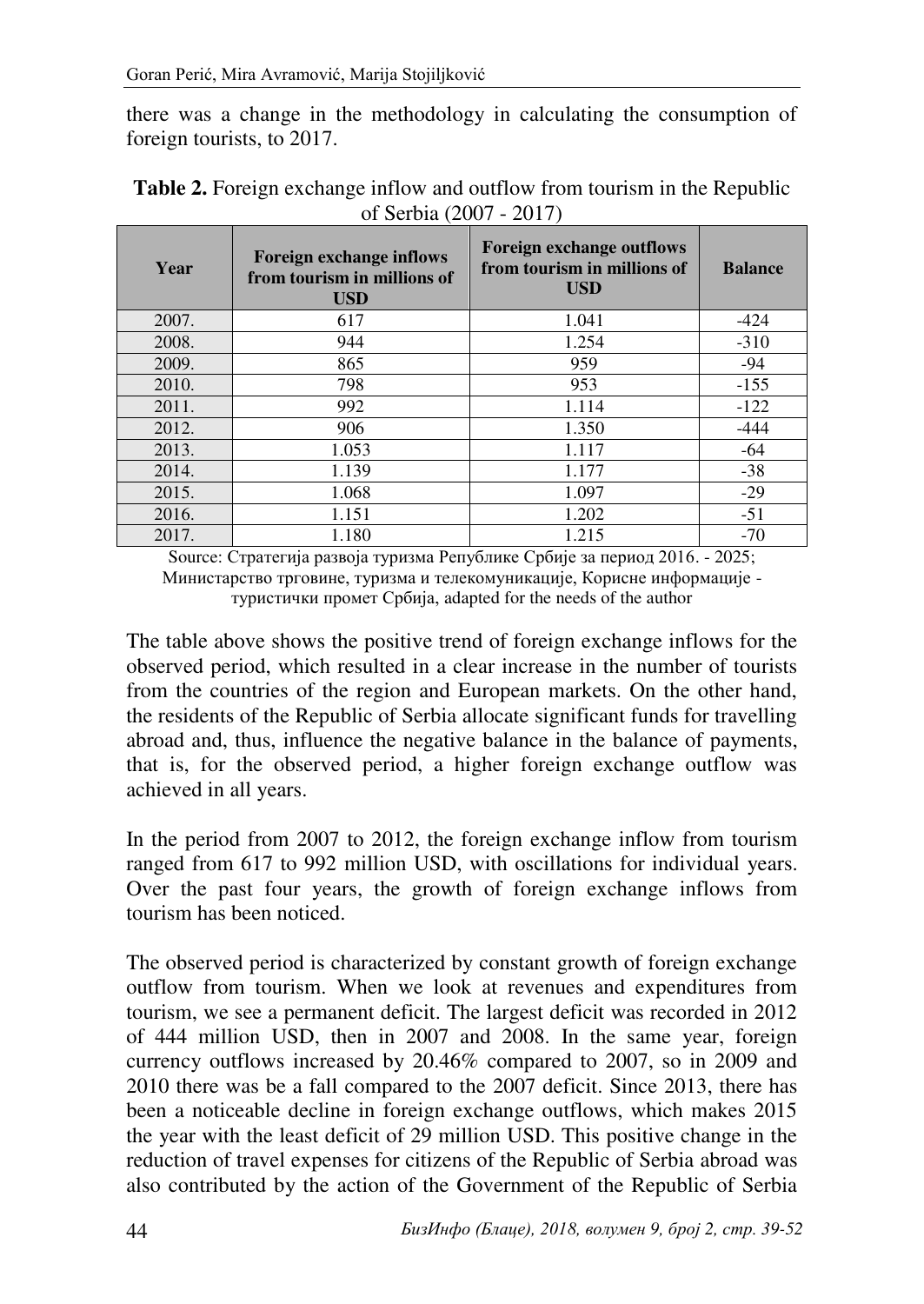and the line ministry in the form of tourist vouchers aimed at stimulating the development of domestic tourism.

In order for the Republic of Serbia to increase revenues from foreign tourists in the future and to achieve a balanced balance of payments, it is necessary to adapt the existing tourist offer to every market segment. On the other hand, it is necessary to systematically work on creating the necessary conditions for as few as possible citizens of the Republic of Serbia traveling abroad to meet their tourist needs.

#### **2.2. Material Tourism Base of the Republic of Serbia**

The material base is a very important factor in the direct consumption of tourism. The material base of tourism consists of accommodation capacities and transport infrastructure, which will be discussed below. The realization of tourist traffic and the effects of tourism depend on the harmonization of the material base with natural and created tourist resources.

# **2.2.1. Accommodation facilities**

At the end of 2004, 85,867 thousand tourist beds were registered in the Republic of Serbia, distributed in 695 business facilities, which had a total of 36,163 accommodation units (Strategija razvoja turizma: prvi fazni izveštaj, 2005). According to the data of theStatistical Office of the Republic of Serbia in 2017, the Republic of Serbia has 106,029 thousand beds, or 23.48% more than in 2004, as well as with 44,813 accommodation units, which is 23.92% more than the number in 2004..

According to the data of the Ministry of Trade, Tourism and Telecommunications in October 2017, the number of categorized facilities for tourist accommodation amounts to 358, while the number of accommodation units reached a figure of 16,962 and the number of beds is 31,791. These data by type of objects are shown in Table 3.

|                                                                     | Serbia                           |                            |                          |
|---------------------------------------------------------------------|----------------------------------|----------------------------|--------------------------|
| <b>Types of categorized facilities for</b><br>tourist accommodation | Number of<br>facilities<br>units | Number of<br>accommodation | Number of<br><b>beds</b> |
| Hotels                                                              | 342                              | 16.431                     | 30.724                   |
| Motels                                                              |                                  | 200                        | 361                      |
| Pensions                                                            |                                  | 97                         | 176                      |
| Tourist / Holiday resorts                                           |                                  | 234                        | 531                      |
| <b>TOTAL</b>                                                        | 358                              | 16.962                     | 31.791                   |

**Table 3.** Categorized facilities for tourist accommodation in the Republic of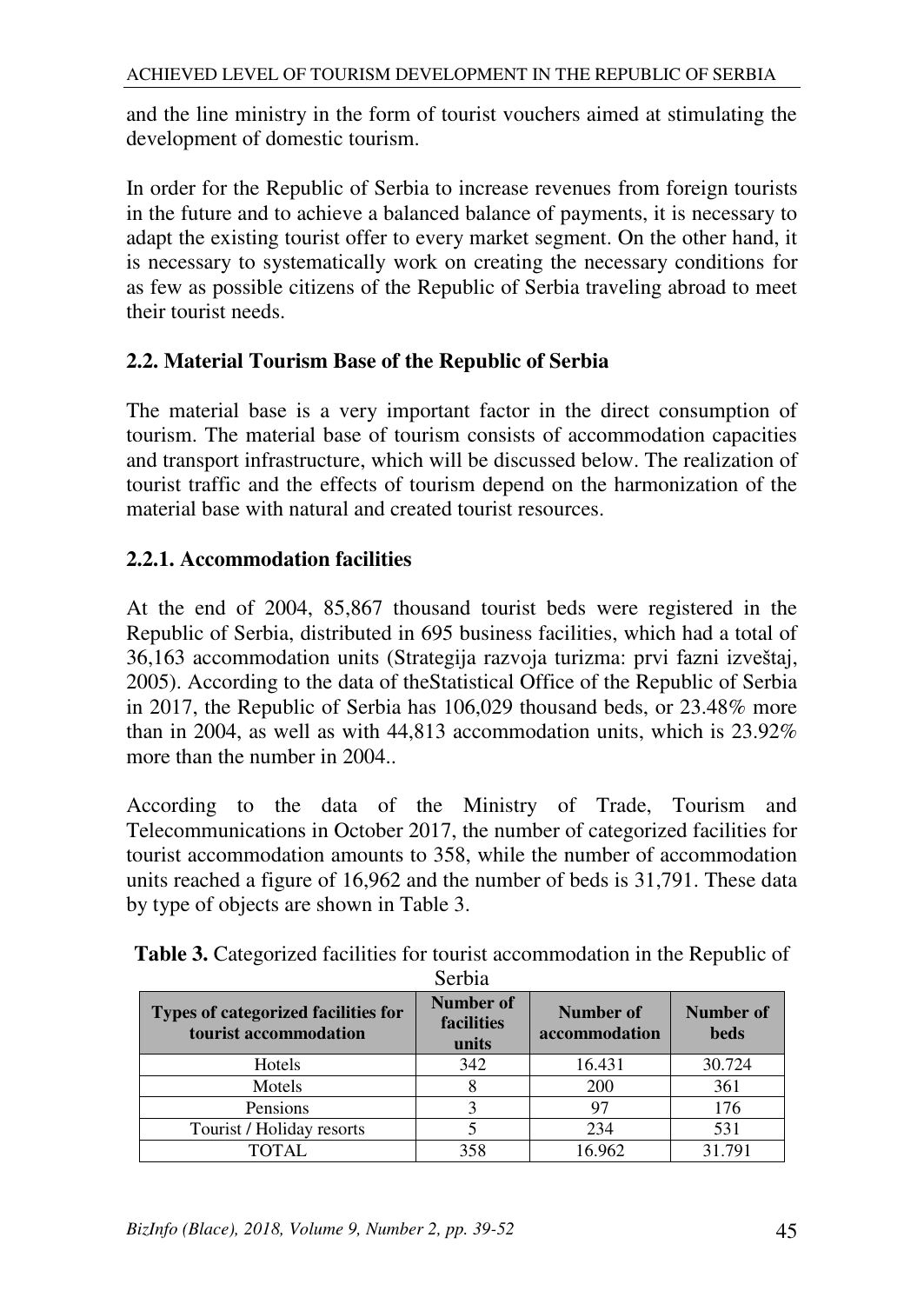Source: Министарство трговине, туризма и телекомуникације, Корисне информације туристички промет Србија - категоризација: http://mtt.gov.rs/sektori/sektor-za-

turizam/korisne-informacije-turisticki-promet-srbija-kategorizacija/, adapted for the needs of the author

If we add the number from the previous table to the number of uncategorized accommodation units and the number of beds, we get information that around 70% of the accommodation capacities in the Republic of Serbia are not categorized. In the total number of accommodation facilities, hotels have the largest share, both by number of accommodation units (41.5%) and by number of beds (36.5%).

The structure of hotel capacities has changed in the last few years when new hotels were built, primarily with 4 \*, famous brands (Radisson Blu, Crowne Plaza, Luxury Collection - Starwood, Falkeinsteiner, Holiday Inn, Best Western) and above all, Belgrade, Subotica, Novi Sad and Niš, as well as the construction and adaptation of a number of domestic hotels (Čerović, et al., 2015). Concerning hotel capacities, out of a total of 36,088 hotel beds in 2004, the largest share, as much as 65%, was spent on hotel capacities of category 2  $*$  and 3  $*$ . Hotels with 4  $*$  and 5  $*$  represent about 11% of the total hotel capacity in Serbia, while hotels with  $1 *$  and unclassified facilities account for as much as 24% of the total hotel accommodation registered in the country (Strategija razvoja turizma: prvi fazni izveštaj, 2005). The situation in 2017 is considerably more favorable, so hotels with  $3 * (38.1\%)$ ,  $4 * (34.21\%)$ , followed by  $2 * (20.47\%)$ , with  $1 * (4.68\%)$  and hotels with 5 \* (2.63%) (Ministry of Trade, Tourism and Telecommunications).

According to the data of the Ministry of Trade, Tourism and Telecommunications in the territory of the city of Belgrade, there are 94 categorized hotels, which is 27.48% of the total hotel capacity in the Republic of Serbia. Novi Sad and Nis have 23 or 22 categorized hotels, while in Kragujevac there are 17 hotels of different categories. It can be concluded that these four city centers have 45.61% of the total hotel capacity. Other categorized hotel facilities are located in mountain and spa destinations, as well as in smaller tourist resorts.

#### **2.2.2. Traffic infrastructure**

A good traffic connection of tourist destinations with places of tourist demand is one of the most important factors for the development of tourism. The significance and role of transport in the development of tourism is reflected in the size and condition of the transport infrastructure. Transport infrastructure in the Republic of Serbia can be assessed as insufficiently developed, although in the last three years, significantly improved works, primarily on road transport infrastructure, at the end of Corridor 10.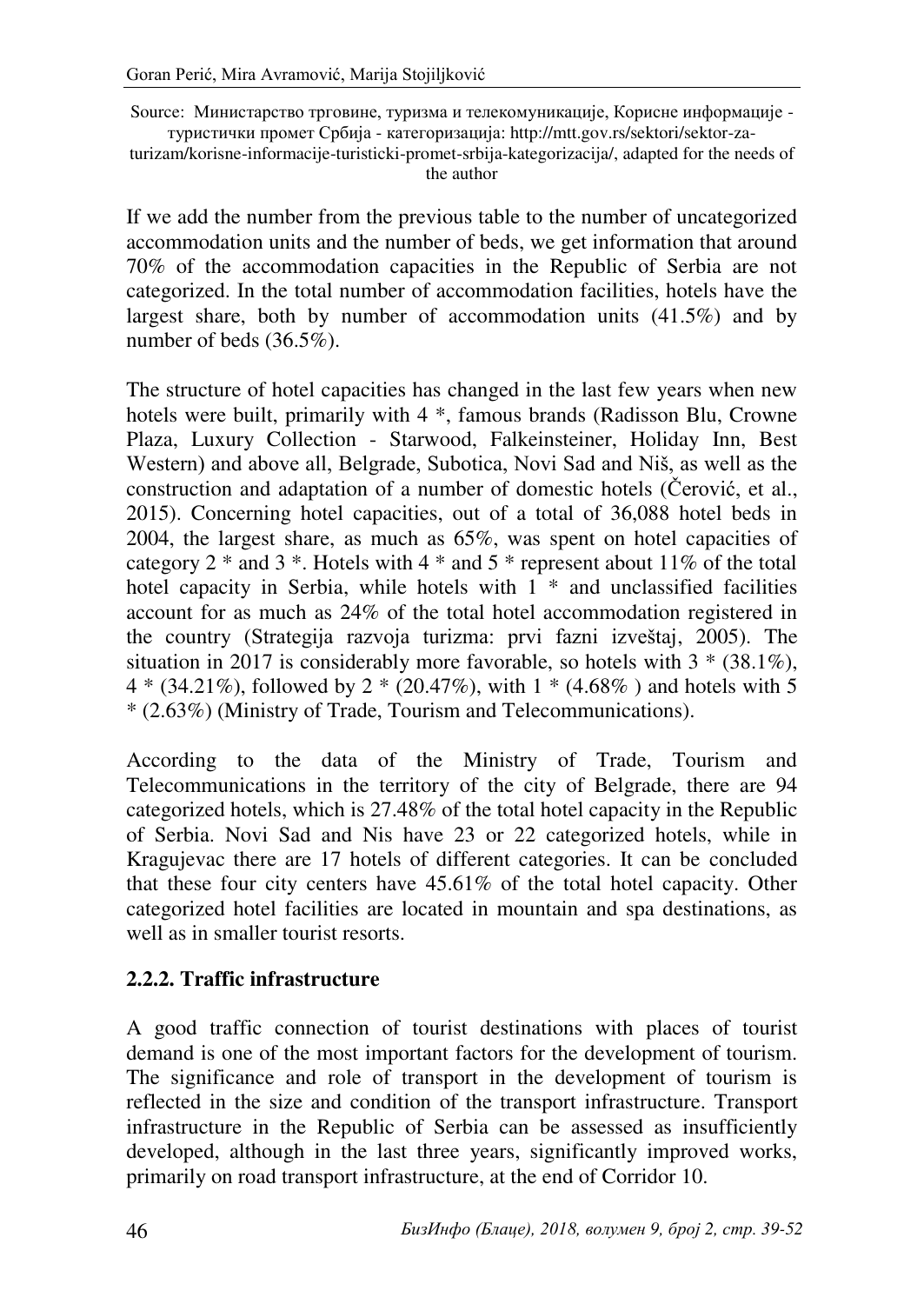We can conclude that the Republic of Serbia had a highway in the length of 374 km in 2004 (Strategija razvoja turizma: prvi fazni izveštaj, 2005). In recent years, works have been intensified at the completion of Corridor 10, as well as on the construction of Corridor 11, and according to the Roads of Serbia in 2017, the Republic of Serbia built 781 km of highway.

The Republic of Serbia has at least 19 airports with asphalted runways and another 44 airports with unpaved runways (Strategija razvoja turizma: prvi fazni izveštaj, 2005). At present, only two airports for civil transport operate in the Republic of Serbia, in Belgrade and Nis. The airport "Nikola Tesla" in Belgrade in 2017 received 5,343,420 passengers and, after the airport in Sofia, it is the busiest airport in the region (Airport Nikola Tesla Belgrade, 2018). The situation is drastically worse at the Constantine the Great airport in Niš, which has existed for almost 31 years and which in 2017 had a turnover of only 331,582 passengers (Nis Constantine the Great Airport, 2018). In the last few years there has been an increase in the number of lowcost companies that have regular flights from this airport. The biggest advantage of this airport are cheaper tickets and low airport taxes.

Another airport in the Republic of Serbia is ready to receive the first passenger aircraft. This is the former military airport Lađevci near Kraljevo, which has been turned into the civil airliner "Morava" and since 2012 it has been waiting to receive the first passengers.

Railway traffic in the Republic of Serbia is characterized by poor conditions of infrastructure and transport capacities. The railway network in the Republic of Serbia is 3,739 km of railway, of which 3,444 are single-track and 295 km double-track lines (Odluka Narodne skupštine RS, 2017). Only one third of the mentioned lengths of railway network is electrified, while in EU countries the percentage of electrification of the railway is over 50%. Due to the poor state of the railway infrastructure, the average speed on our railways is only 27.9 km per hour, while the minimum permissible speeds in Europe are 50 km per hour (Drobnjak, 2012).

In addition to the accessibility by road, rail and air, river traffic is extremely important for the Republic of Serbia, with the Danube's navigability as the largest economic potential (Strategija razvoja turizma: prvi fazni izveštaj, 2005) with its 587 km. Nevertheless, river passenger transport, which forms the basis for nautical tourism in the Republic of Serbia, is underdeveloped. According to the Port Authority's analysis, passenger river traffic shows a steady increase in cruising. In 2017, 994 passenger boats were registered, with 131,646 passengers, which is, compared with 2016, the number of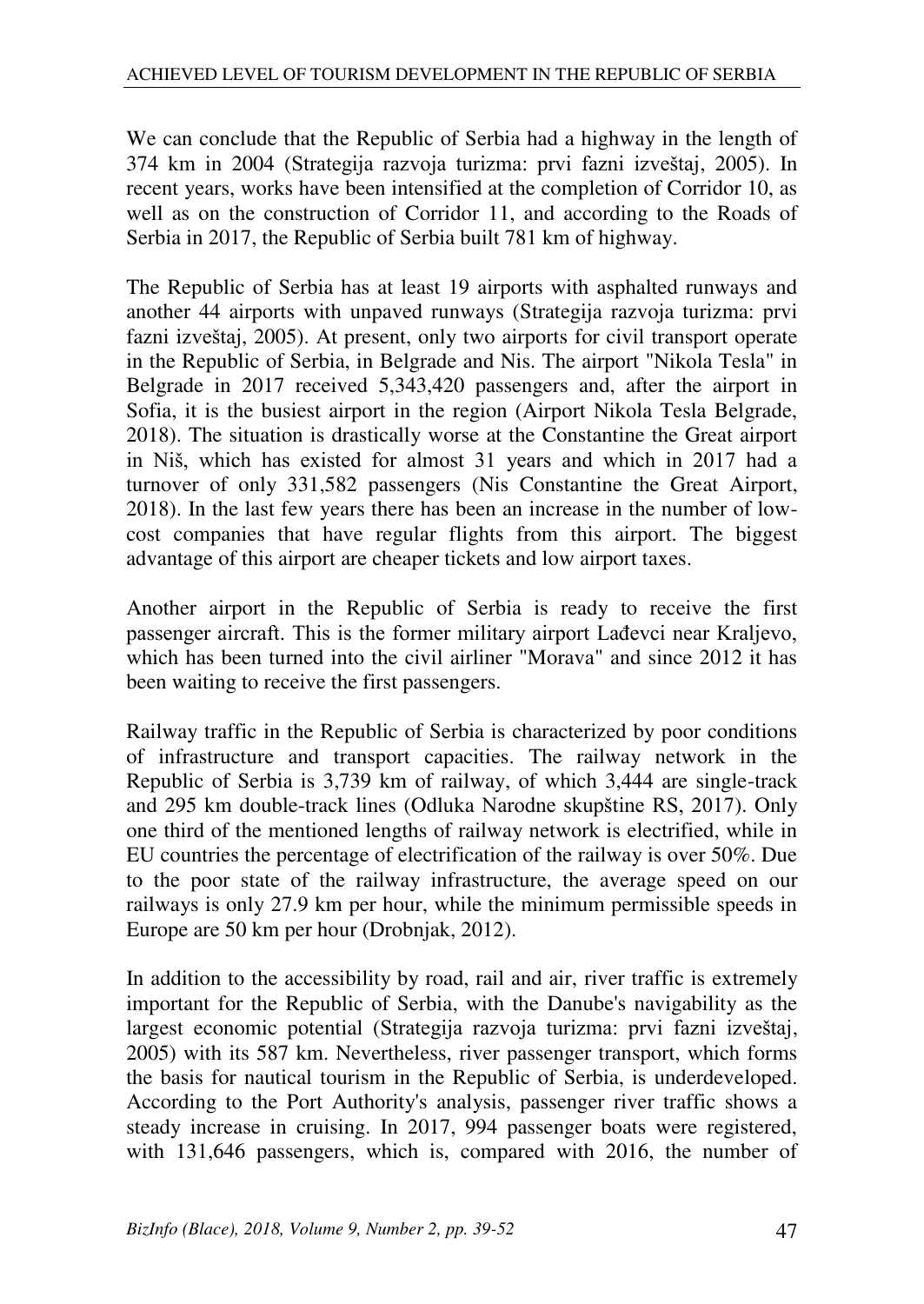landings increased by 5% and the number of passengers by 10% (Godišnji bilten, 2017).

#### **3. KEY TOURIST PRODUCTS OF THE REPUBLIC OF SERBIA**

The key tourist products of the Republic of Serbia are the spa resorts, mountain resorts and large city centers where over 70% of tourist traffic is realized, and 80% of overnight stays. Table 4 shows the participation of the key tourist products in 2016.

|                                               | <b>Tourist arrivals</b> |                 |           | <b>Tourist overnight stays</b> |                 |           |
|-----------------------------------------------|-------------------------|-----------------|-----------|--------------------------------|-----------------|-----------|
|                                               | <b>Total</b>            | <b>Domestic</b> | Foreign   | <b>Total</b>                   | <b>Domestic</b> | Foreign   |
| <b>Republic</b><br><b>of</b><br><b>Serbia</b> | 2.753.591               | 1.472.165       | 1.281.426 | 7.533.739                      | 4.794.741       | 2.738.998 |
| city<br>Large<br>centres                      | 1.035.571               | 223.170         | 812.401   | 2.034.187                      | 388.221         | 1.671.972 |
| Spas resorts                                  | 477.102                 | 391.085         | 86.017    | 2.085.044                      | 1.831.205       | 253.839   |
| Mountains<br>resorts                          | 522.424                 | 425.793         | 96.631    | 1.928.533                      | 1.641.427       | 287.106   |
| <b>Shares</b>                                 | 73.91%                  | 70,65%          | 77,65%    | 80.27%                         | 80,47%          | 80,79%    |
| tourists<br>Other<br>resorts                  | 605.136                 | 369.032         | 236.104   | 1.216.312                      | 763.017         | 453.295   |
| Other resorts                                 | 113.358                 | 63.085          | 50.273    | 269.663                        | 170.871         | 98.792    |

| <b>Table 4.</b> Participation of the key tourist products in the total tourist traffic of |
|-------------------------------------------------------------------------------------------|
| the Republic of Serbia in 2016                                                            |

Source: Perić, G., Gašić, M., Stojiljković, M., Ivanović, V. 2017. Perspectives of Development of Spa Tourism in Serbia. *Journal of Awareness,* 2:Special Issue, pp. 597-614, adapted for the needs of the author

The Republic of Serbia has many thermomineral sources that are not properly valued and used in tourism. With over 50 spa and climatic sites and over 1000 sources, of which about 500 sources of cold and warm mineral water, as well as the richness of natural mineral gases and medicinal mud, there is a huge potential for health / wellness tourism (Strategija razvoja turizma RS, 2016). That is why The Republic of Serbia is called the "state of spas". In recent years, a lot has been done in modernizing this tourist product, and besides, this product is still oriented towards domestic demand, bearing in mind that the spas of the Republic of Serbia has about 20% foreign tourists. In the past decade, wellness and health tourism and recreational tourism within the tourism industry have become one of the fastest growing segments and a very profitable market niche (Perić, et al., 2018).

Thanks to their natural-ecological properties, landscape qualities, biodiversity, developmental potentials and other characteristics, the mountainous areas of the Republic of Serbia represent a valuable natural resource (Krunić et al., 2010), which is not significantly valorised. The most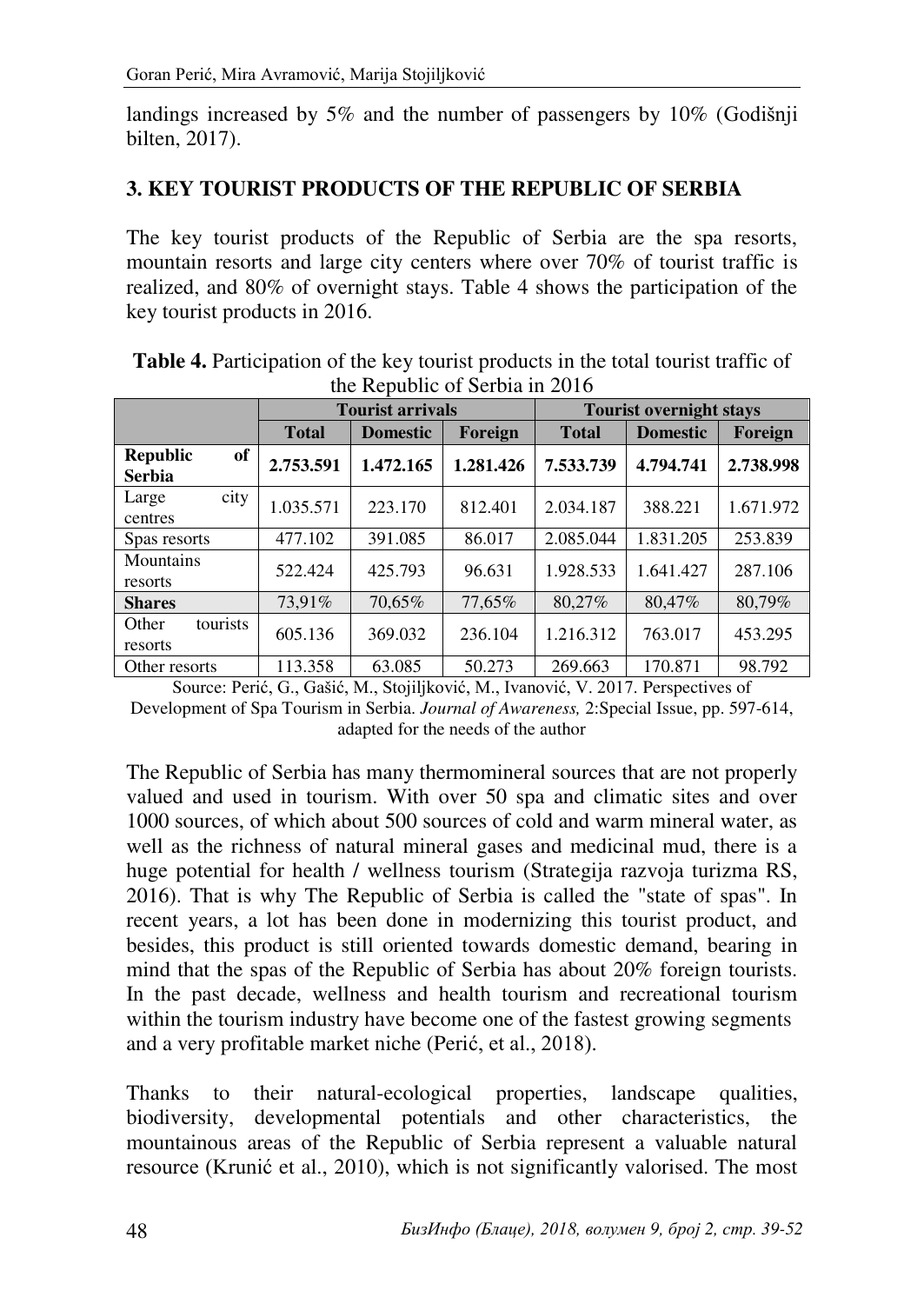visited mountain centers are Kopaonik, Zlatibor, Tara and Divcibare, which account for more than 70% of the structure of tourist traffic realized in mountain centers. As with spa tourism, domestic tourists are predominant in overall tourism, while the low percentage of foreign tourists, which is the result of the inadequate tourist offer, as well as the lack of marketing activities.

In recent years, a tendency of increased interest of tourists for large city centers has been noticed. Belgrade is the leading tourist product of the Republic of Serbia, and Belgrade and Novi Sad are the only recognizable city tourist destinations on the international tourist market (Štetić et al., 2014). These two cities together absorb 37.61% of the total tourism turnover of the Republic of Serbia, or 63.4% of foreign tourists. Belgrade and Novi Sad have a dominant position when it comes to foreign tourists. In the structure of tourists who are coming to these two city centers, over 70% are foreign tourists, who achieve over 80% of overnight stays. The number of domestic tourists in these two cities still largely depends on official travels.

Lately, rural tourism is gradually developing in the Republic of Serbia, and in line with contemporary trends that are characterized by an increasing focus on rural tourism destinations. According to the current categorization of tourist sites in the Republic of Serbia, there are no special places for rural tourism. Tourist traffic in other tourist destinations and other places listed in the categorization of tourist destinations can be considered as touristic places where tourism transport is realized in rural tourism (Gašić et al., 2015). Accordingly, rural tourism in the Republic of Serbia participates with 26% in the total tourist traffic.

One of the most characteristic tourist products of the Republic of Serbia are manifestations that have emerged as a product of traditional Serbian adherence to festivals (Strategija razvoja turizma: prvi fazni izveštaj, 2005). According to some estimates, the Republic of Serbia has between 2000 and 3000 events annually, and the greatest attention of domestic and foreign tourists attracts events that are dedicated to cultivating tradition, folk customs, folklore and crafts. The most famous and most visited manifestations are the Trumpet Festival in Guca, Exit in Novi Sad, Beer Fest in Belgrade and others.

# **4. CONCLUSION**

The achieved level of tourism development in the Republic of Serbia, despite the existence of a quality and diversified resource base, is significantly lagging in relation to the resource and market possibilities of its development (Čerović et al., 2015). We can conclude that tourism transport in our country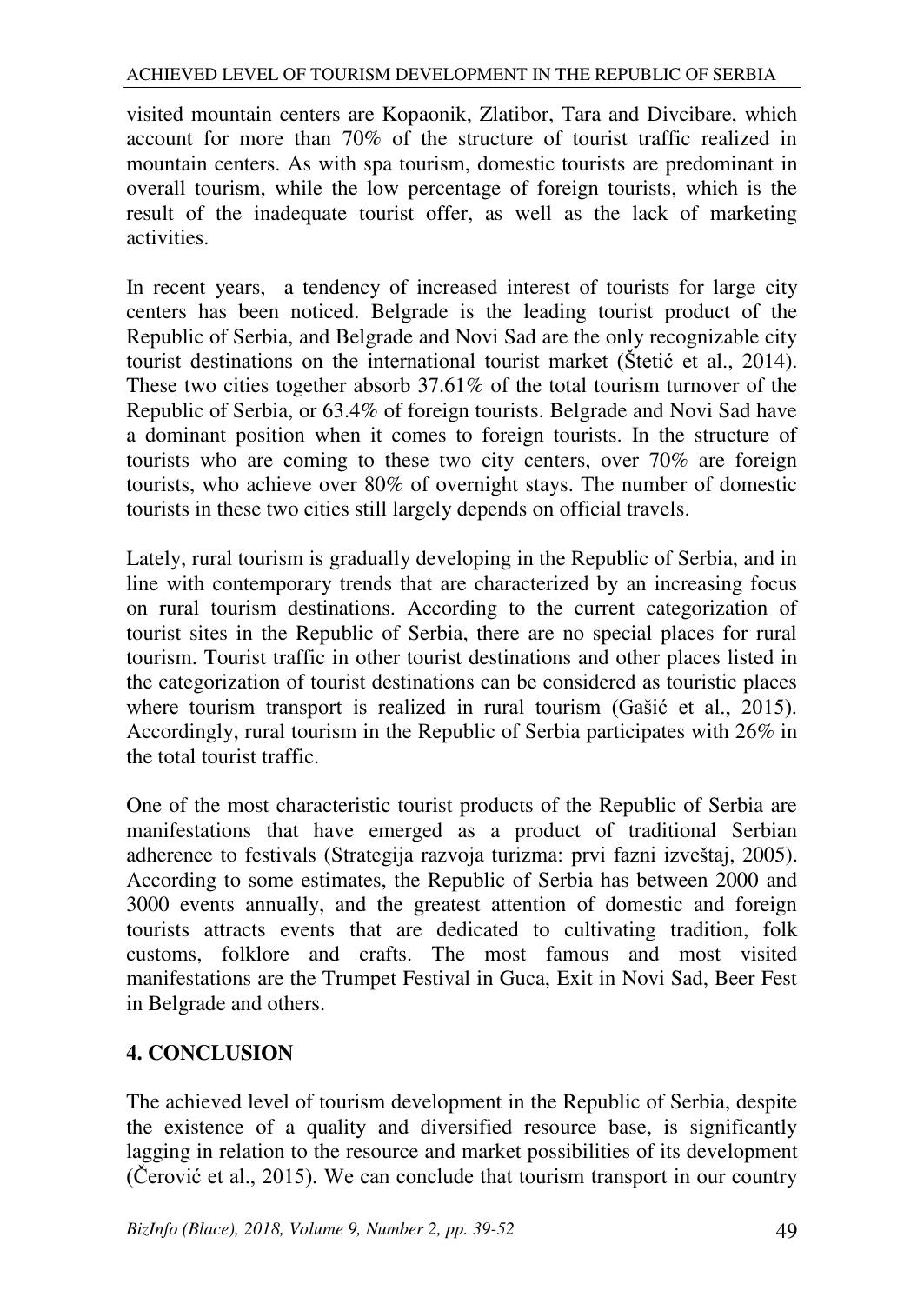is far behind its main competitors, which is a consequence of neglecting and not recognizing tourism as one of the priority economic branches. In the previous period, the Republic of Serbia has not conducted an active tourism policy, and it missed the chance to make a significant competitive advance in the international tourist market. Nevertheless, in the last several years, the total tourism turnover has been steadily growing, with mostly domestic tourists with more than 50% participation. Positive tendency is certainly the growth of foreign tourist arrivals. The Republic of Serbia cannot boast even with the existing material base. Only the fact that at the end of this year or the beginning of the next year, the road corridor 10 is finally encouraged. In the previous period, there were no investments in activating smaller airports in the areas farther from the capital city, which would create conditions for the arrival of low-cost airlines. The structure of accommodation capacities has been changed in the last few years, primarily in qualitative terms, and because of the arrival of well-known hotel chains. However, accommodation capacities meeting international standards are limited to Belgrade and Novi Sad and the leading tourist destinations in the country. In the previous period, the largest number of domestic and foreign tourists visited major city centers, namely Belgrade and Novi Sad, followed by spa and mountain destinations and rural areas. A large number of tourists were also directed to visit numerous events dedicated to cultivating tradition and folk customs.

Today, it can be said, for the Republic of Serbia, that it has only comparative advantages in tourism, because it has a diverse structure of tourist offer, it is located near new and traditional tourist markets, has a long history and general recognition, preserved natural resources and anthropogenic resources, relatively good communication and great human potential (Ubavić, 2015).

Considering the state of the material base for the development of tourism in the coming period, it is necessary to improve the development of traffic, tourist, communal and other infrastructure. Since the Republic of Serbia has limited resources for investments, it is necessary to create a favorable environment for domestic and foreign investors, as well as to "free" all resourcers that create costs, but do not create added value. Solving property legal relations in the spas, accelerated by the privatization of state-owned hotel facilities, would release significant assets that would engage in the development of tourism. We should not neglect the funds from EU funds and other international institutions.

#### **REFERENCE**

1. Gašić, M., Perić, G., Ivanović, V., 2015. Razvijenost ruralnog turizma u Republici Srbiji. *BizInfo (Blace),* 6(2), str. 71-81.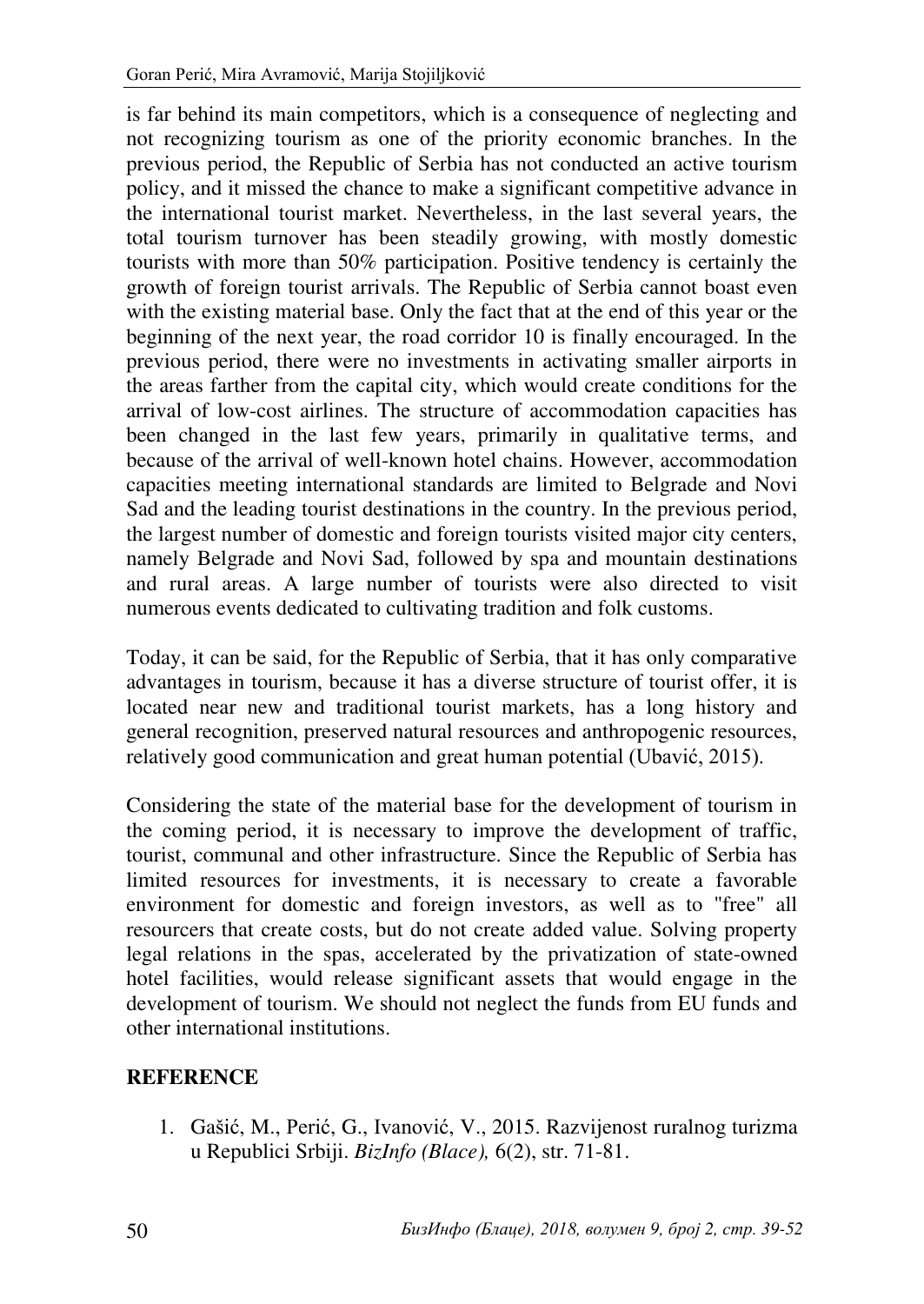- 2. Gligorijević, Ž., Gligorijević, A., 2012. Turizam karakteristike i perspektive razvoja. SVEN, Niš.
- 3. Gligorijević, Ž., Petrović, J., 2008. Turizam u funkciji strukturnog prilagođavanja privrede Srbije. *Ekonomika,* 53(1-2), str. 20-26.
- 4. Krunić, N., Milijić, S., Đurđević, J. 2010. Razvoj planinskog turizma u Srbiji i zemljama u okruženju. *Arhitektura i urbanizam*, (29), str. 3- 9.
- 5. Ministarstvo trgovine turizma i usluga, 2005. *Strategija razvoja turizma: prvi fazni izveštaj*, Beograd: Horwath Consulting Zagreb i Ekonomski fakultet Beograd.
- 6. Народна Скупштина Републике Србије, 2017. *Одлука о Националном програму јавне железничке инфраструктуре за период од 2017. до 2021. године.* Београд: Народна Скупштина Републике Србије.
- 7. Perić, G., Gašić, M., Stojiljković, M., Ivanović, V., 2017. Perspectives of Development of Spa Tourism in Serbia. *Journal of Awareness,*  2:Special Issue, pp. 597-614.
- 8. Perić, G., Gašić, M., Stojiljković, M. and Nešić, I., 2018. The impact of employee satisfaction on the tourist satisfaction with the services ofspa tourism. *Economics of Agriculture*, 65(2), pp. 617-632.
- 9. Ракић, С., Мухи, Б., Томка, Д., 2014. Утицај светске економске кризе на глобални туристички промет са посебним освртом на Републику Србију. *Пословна економија*, 8(1), стр. 281-306.
- 10. Републички завод за статистику Србије, 2005. *Статистички годишњак Србије 2005.* Београд: Републички завод за статистику Србије.
- 11. Републички завод за статистику, 2018. *Статистички годишњак Републике Србије 2017.* Београд: Републички завод за статистику.
- 12. Terzić, A., Bjeljac, Ž., 2015. Problemi revitalizacije argitektonskog nasleđa i turističkog uređenja u Srbiji. *Kultura polisa.* 28, str. 478- 488.
- 13. Ubavić, P., 2016. Pozicioniranje Srbije kao turističke destinacije na međunarodnom turističkom tržištu. *Megatrend Review*, 13(2), str. 97- 118.
- 14. Ubavić, P., 2015. Turistička politika i mogući pravci razvoja turizma u Srbiji. *Ekonomija: teorija i praksa*, 8(1), str. 16-31.
- 15. Влада Републике Србије, 2016. *Стратегија развоја туризма Републике Србије за период 2016. - 2025.* Београд: Влада Републике Србије.
- 16. Čerović, S., Barjaktarović, D., Knežević, M., 2015. Podrška razvoju turizma kao faktor konkurentnosti Srbije kao turističke destinacije. U:<br>Zbornik radova, Singidunum Univerzitet, SITCON 2015 Zbornik radova, Singidunum Univerzitet, *SITCON 2015 Međunarodna naučna konferencija Univerziteta Singidunum:*